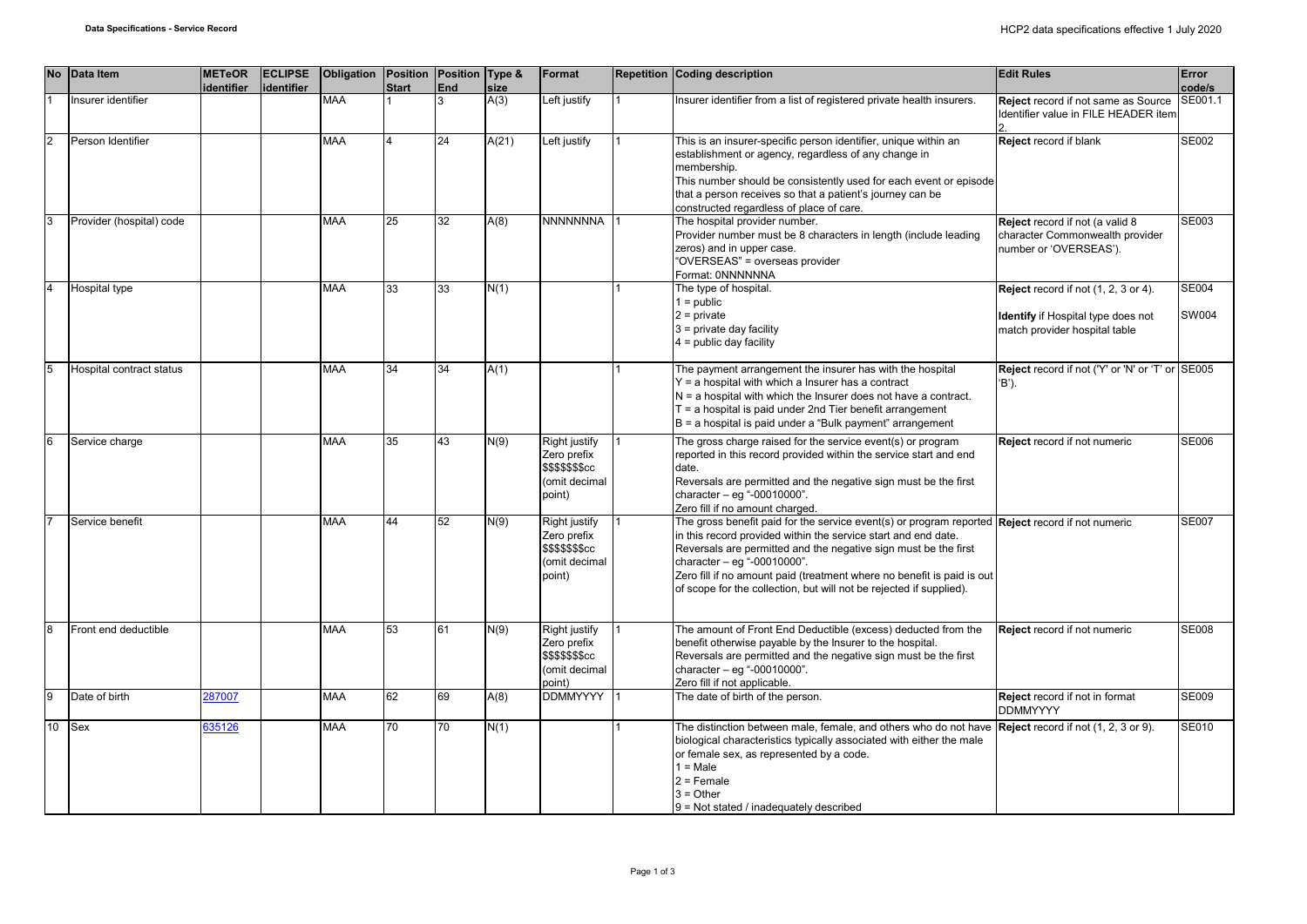|    | No Data Item          | <b>METeOR</b><br>identifier | <b>ECLIPSE</b><br>lidentifier | Obligation Position Position Type & | <b>Start</b> | End | size  | Format                       | <b>Repetition Coding description</b>                                                                                                                                                                                                                                                                                                                                                                                                                                                                                                                                                                                                                                                                                                                                                                                                                                                                                                                                                                                            | <b>Edit Rules</b>                                                         | Error<br>code/s |
|----|-----------------------|-----------------------------|-------------------------------|-------------------------------------|--------------|-----|-------|------------------------------|---------------------------------------------------------------------------------------------------------------------------------------------------------------------------------------------------------------------------------------------------------------------------------------------------------------------------------------------------------------------------------------------------------------------------------------------------------------------------------------------------------------------------------------------------------------------------------------------------------------------------------------------------------------------------------------------------------------------------------------------------------------------------------------------------------------------------------------------------------------------------------------------------------------------------------------------------------------------------------------------------------------------------------|---------------------------------------------------------------------------|-----------------|
| 11 | Postcode - Australian | 611398                      |                               | <b>MAA</b>                          | 71           | 74  | N(4)  | Right justify<br>Zero prefix | The numeric descriptor for a postal delivery area, aligned with<br>locality, suburb or place for the address of a person.<br>Codes 9999 = unknown postcode<br>and $8888 = 0$ overseas<br>will be used instead of METeOR codes 0097, 0098, 0099.                                                                                                                                                                                                                                                                                                                                                                                                                                                                                                                                                                                                                                                                                                                                                                                 | Reject record if not (a valid<br>Australian postcode or 9999 or<br>8888). | SE011           |
| 12 | Service start date    |                             |                               | <b>MAA</b>                          | 75           | 82  | A(8)  | <b>DDMMYYYY</b>              | The date on which a service event or program of treatment<br>commenced.<br>This may relate to an individual service event date, the date of the<br>first service event in a program of care, or the first service event<br>included in the claim for this record.                                                                                                                                                                                                                                                                                                                                                                                                                                                                                                                                                                                                                                                                                                                                                               | Reject record if not in format<br><b>DDMMYYYY</b>                         | SE012           |
| 13 | Service end date      |                             |                               | <b>MAA</b>                          | 83           | 90  | A(8)  | <b>DDMMYYYY</b>              | The date on which a service event(s) or program of treatment was<br>completed.<br>This may relate to an individual service event date, the date of the date.<br>last service event in a program of care, or the last service event<br>included in the claim for this record.                                                                                                                                                                                                                                                                                                                                                                                                                                                                                                                                                                                                                                                                                                                                                    | Reject record if not in format<br>DDMMYYYY, or if not ≥ event start       | SE013           |
| 14 | Service specialty     |                             |                               | <b>MAA</b>                          | 91           | 93  | N(3)  | Left justify                 | A description of the service event or program for which the service Reject record if not valid code<br>relates.<br>001 = Acupuncture / Acupressure<br>$002$ = Chiropractic<br>003 = Community, Home, District Nursing<br>$004 = Dental$<br>$005$ = Dietetics<br>006 = Domestic Assistance<br>007 = Maternity Services<br>008 = Occupational Therapy<br>$009 = Optical$<br>010 = Orthoptics (Eye Therapy)<br>011 = Osteopathic Services<br>$012$ = Physiotherapy<br>013 = Podiatry (Chiropody)<br>014 = Psych/Group Therapy<br>015 = Speech Therapy<br>$016 =$ Other<br>022 = Rehabilitation - General<br>023 = Oncology Maintenance Services<br>024 = Wound Management<br>025 = Minor Procedures and Consultations<br>026 = Major Procedures<br>027 = Stomal Therapy<br>028 = Care of Implanted Catheter<br>029 = Accommodation<br>Preventative Health/Health Management Program:<br>017 = Cardiac Rehabilitation Program<br>$018 = Diabetes$<br>019 = Weight Loss Program<br>020 = Quit Smoking Program<br>021 = Other Program |                                                                           | SE014           |
| 15 | Service codes         |                             |                               | <b>MAA</b>                          | 94           | 108 | A(15) | Left justify                 | An insurer-specific code that represents the type of treatment<br>provided. To be refined with the assistance of insurers and<br>hospitals. Insurers to submit their in-house codes for inclusion in<br>the Department's Enterprise Data Warehouse.                                                                                                                                                                                                                                                                                                                                                                                                                                                                                                                                                                                                                                                                                                                                                                             | <b>Identify</b> if code not in insurer-specific SW015<br>list             |                 |